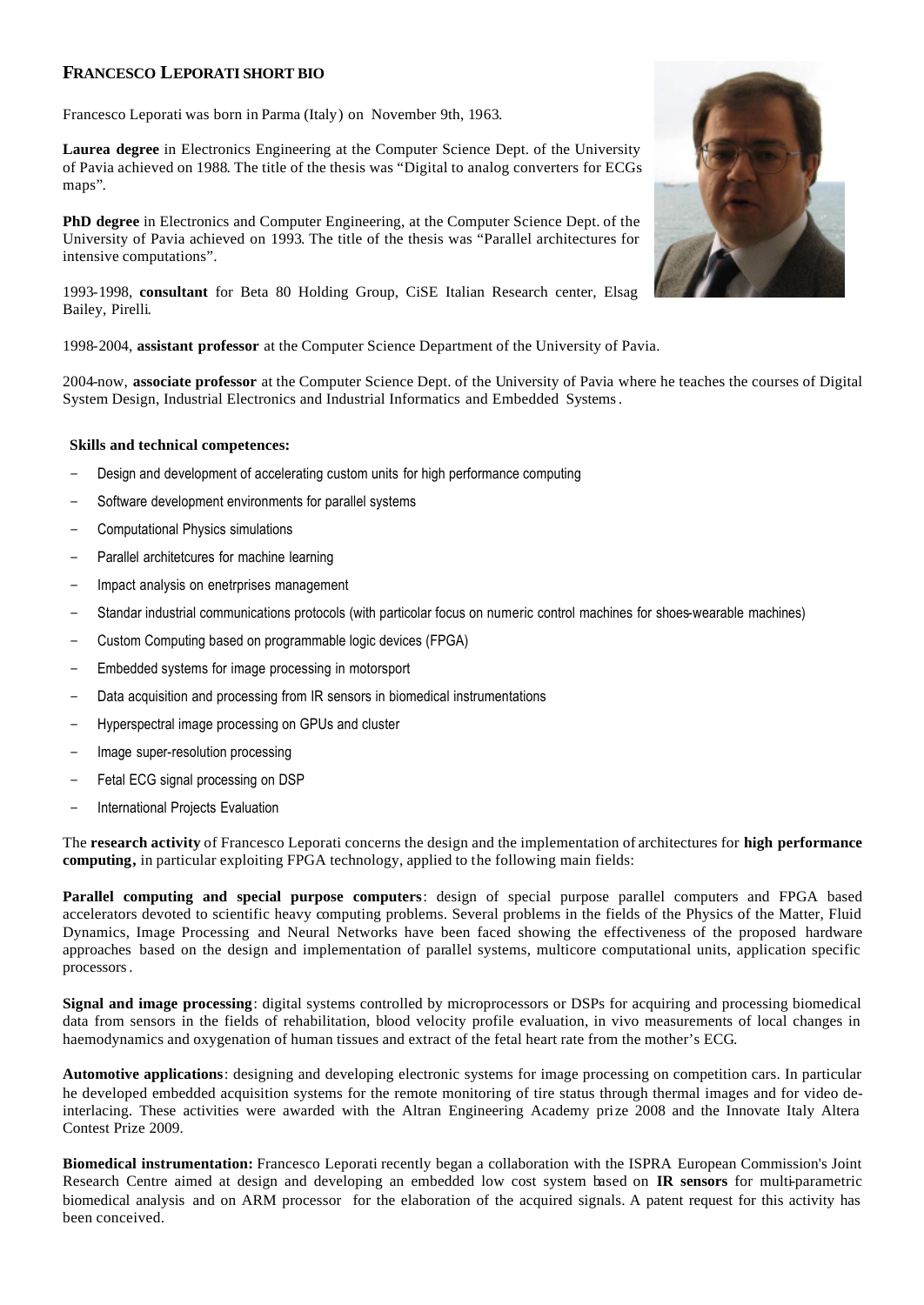**Collaboration with the following institutions/industries**: Italian Institute for Nuclear Physics, Polytechnic of Milan, Ispra European Joint Research Centre, Neuricam inc., Ferrari inc., Marelli Motorsport, ST Microelectronics, ASSOMAC (Association of Italian developers of footwear machines).

He is **reviewer** of ACM/IEEE journals (IEEE Micro, IEEE Trans. On Instrumentation and Systems, IEEE Transactions on Systems, Man, and Cybernetics--Part C: Applications and Reviews, IEEE Transactions on Industrial Informatics, ACM Transactions on Design Automation of Electronic Systems, Elsevier Journal of System Architecture and Microprocessors and Microsystems), member of Program Committee and reviewer for Euromicro PDP (Parallel and Distributed Processing) and DSD (Digital System Design) Conferences.

Since 2012 Francesco Leporati is **Handling Subject Area Editor** in the field "FPGA -based Systems and Applications" for the Microprocessors and Microsystems journal edited by Elsevier.

Francesco Leporati was **Chair** of the XI IEEE/Euromicro Conference on Parallel and Distributed Processing (Mantova february 2001) and of the IEEE/ Euromicro Conference on Software Engineering and Advanced Applications and on Digital System Design (SEEA/DSD) held in Parma on September 2008.

Francesco Leporati was **Program Chair** of the IEEE/Euromicro Conference on Digital System Design (SEEA/DSD) held in Verona on August 2014.

He is **member of IEEE** Computer Society and of the **Euromicro** Society (Director of Italian correspondents and member of the DSD Conference Steering Committee).

He represents Italy in the European Co mmunity **Cost Action IC1204** "**Trustworthy Manufacturing and Utilization of Secure Devices".** This COST action aims at creating a European network of competence and experts on all aspects of hardware security including design, manufacturing, testing, reliability, validation and utilization. The network will play a key role in developing solutions responding to the hardware security challenges, hence strengthening the position of Europe in the field.

## **Awards**:

*Altran Engineering Academy prize 2008*: design and development of an embedded system for the remote monitoring of tire status through thermal images

*Innovate Italy Altera Contest Prize 2008*: design and development of an embedded system for people identification based on fingerprints recognition

*Innovate Italy Altera Contest Prize 2009*: design and development of an embedded system for video de-interlacing on F1 competition cars

*Innovate Italy Altera Contest Prize 2010*: design and development of an embedded system for the extraction of the fetal heart rate from the mother's ECG

*Best paper award* at the 6th Mediterranean Conf. on Embedded Computing (MECO) including ECYPS'2017 - the 5th EUROMICRO/IEEE Workshop on Embedded and Cyber-Physical Systems, Bar Montenegro, June 2017

Francesco Leporati is author of nearly 80 publications. In the following, some of the most significant (ISI Indexed) ones:

- 1. G. Danese, I. De Lotto, D. Dotti, F. Leporati, *"A parallel Special Purpose Computer dedicated to the simulation of interacting particle systems", IEEE Computing in Science and Engineering vol.* 11, n° 6, nov/dic. 1997, pp. 630-640, Am. Inst. of Physics ed., New York.
- 2. G. Danese, F. Leporati, R. Lombardi, M. Roveda, *"A correlator for light-scattering experiments"* IEEE Transactions on Instrumentation and Measurement, August 1998, Vol. 47, N. 4, pp. 935-940, New York.
- 3. R. Lombardi, G. Danese, F. Leporati, *"FRP An instrument to measure blood velocity profiles",* Ultrasonics, Elsevier Science B.V., Amsterdam, The Netherlands, Ultrasonics, Elsevier Science, Amsterdam, The Netherlands, vol. 39/2, pp. 143-150, February 2001.
- 4. G. Danese, I. De Lotto, A. De Marchi, F. Leporati, T. Bellini, M. Buscaglia, F. Mantegazza:, *"Monte Carlo Metropolis simulation of interacting anisotropic polarizable spins on a lattice",* Computer Phys. Communications, vol. 134/1, pp. 47- 57, February 2001, Elsev. Sc. B. V.
- 5. G. Danese, F. Leporati, S. Ramat, "A parallel neural processor for real time processing applications", IEEE Micro Special Issue on Unorthodox Computer Archit. –pp. 20-31 – May-June 2002.